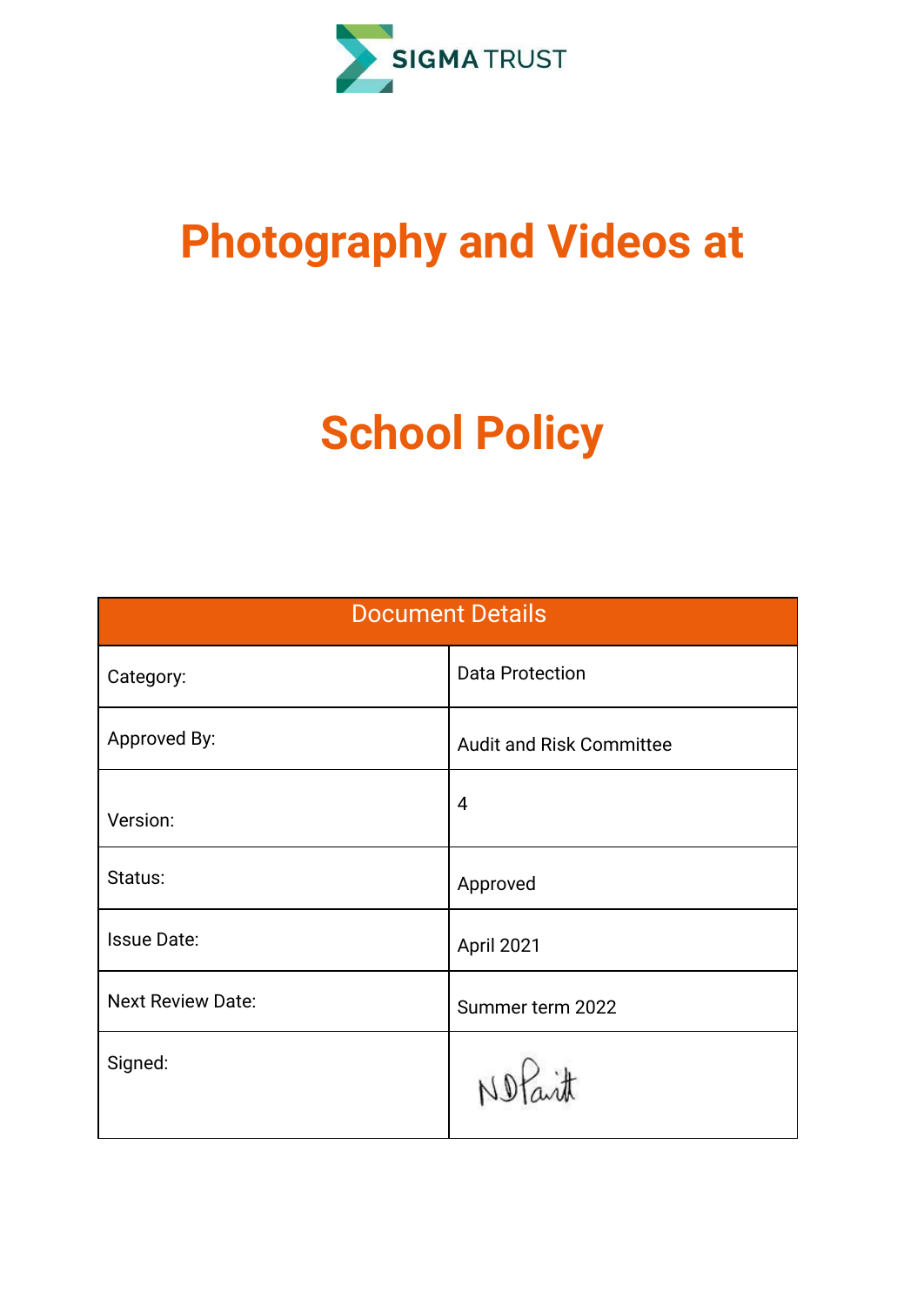

# **Ownership**

## **History**

| Version | Author  | <b>Dated</b>    | <b>Status</b> | <b>Details</b>                                                              |
|---------|---------|-----------------|---------------|-----------------------------------------------------------------------------|
| 1.      | JEI     | Apr 2018        | Approved      | Schoolbus model policy.<br>Approved as Chair's actions<br>out of committee. |
| 2.      | JEI     | <b>Nov 2018</b> | Approved      | Operational changes                                                         |
| 3.      | JEI/KHo | <b>Jul 2019</b> | Approved      | Annual review                                                               |
| 4.      | JEI     | April 2021      | Approved      | Annual review (delay due to Covid-19)                                       |
|         |         |                 |               |                                                                             |
|         |         |                 |               |                                                                             |
|         |         |                 |               |                                                                             |
|         |         |                 |               |                                                                             |
|         |         |                 |               |                                                                             |
|         |         |                 |               |                                                                             |

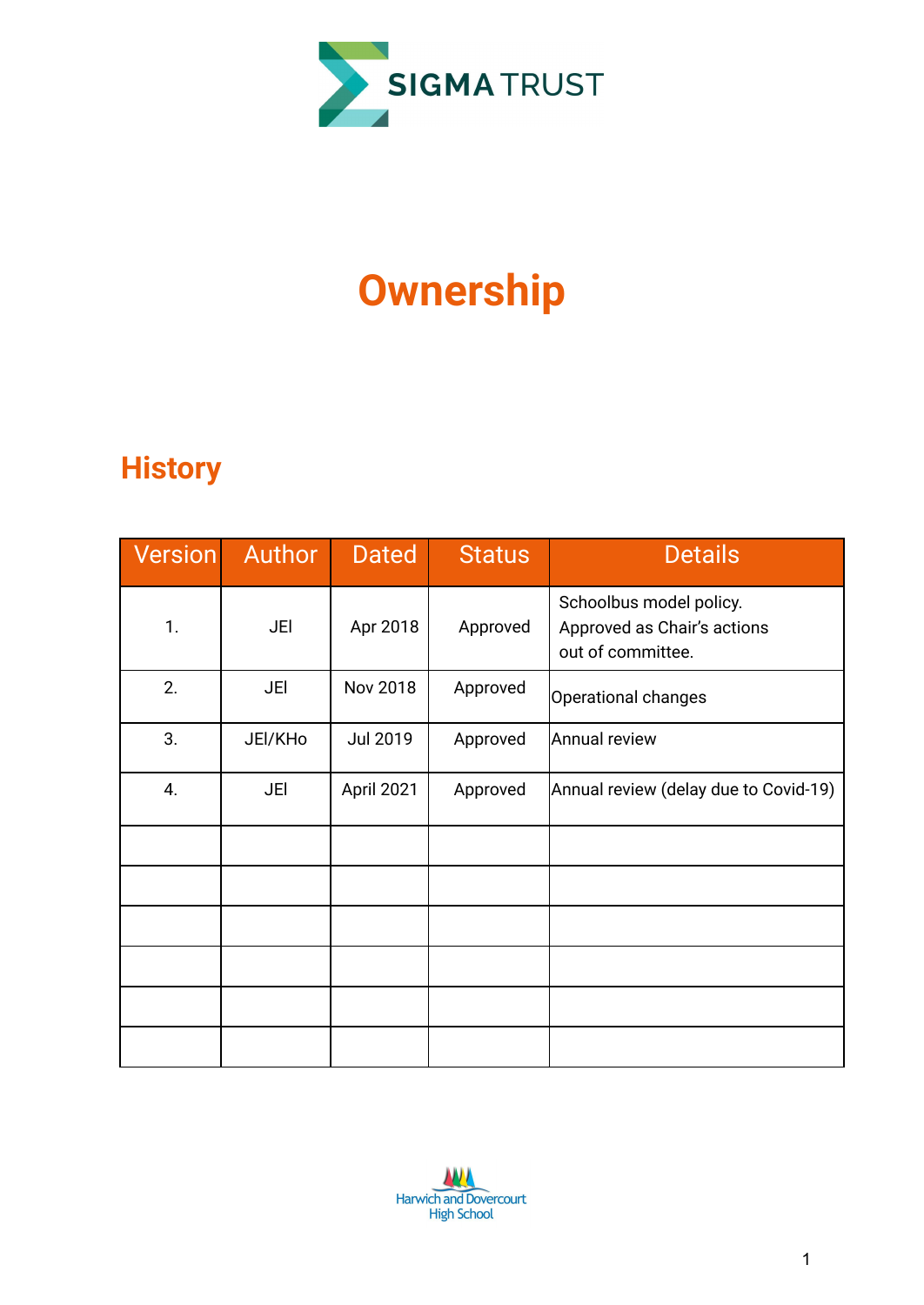

### **Contents:**

[Statement](#page-3-0) of intent

- 1. Legal [framework](#page-4-0)
- 2. [Definitions](#page-4-1)
- 3. [Responsibilities](#page-5-0)
- 4. [Consent](#page-6-0)
- 5. General [procedures](#page-8-0)
- 6. Additional [safeguarding](#page-9-0) procedures
- 7. General use of digital [cameras](#page-10-0)
- 8. Other [school-owned](#page-11-0) devices
- 9. Storage and [retention](#page-11-1)
- 10. [Appropriate](#page-12-0) use of images under the GDPR and the DPA 2018
- 11. Privacy [notices](#page-14-0)
- 12. [Sharing](#page-14-1) of images
- 13. Use of a professional [photographer](#page-14-2)
- 14. Permissible [photography](#page-15-0) and videos during school events
- 15. [Monitoring](#page-15-1) and review

#### **Appendices**

- a) Staff [Agreement](#page-16-0) Form
- b) [Photography](#page-16-1) and video *parental* consent form
- c) [Photography](#page-16-1) and video *pupil* consent form

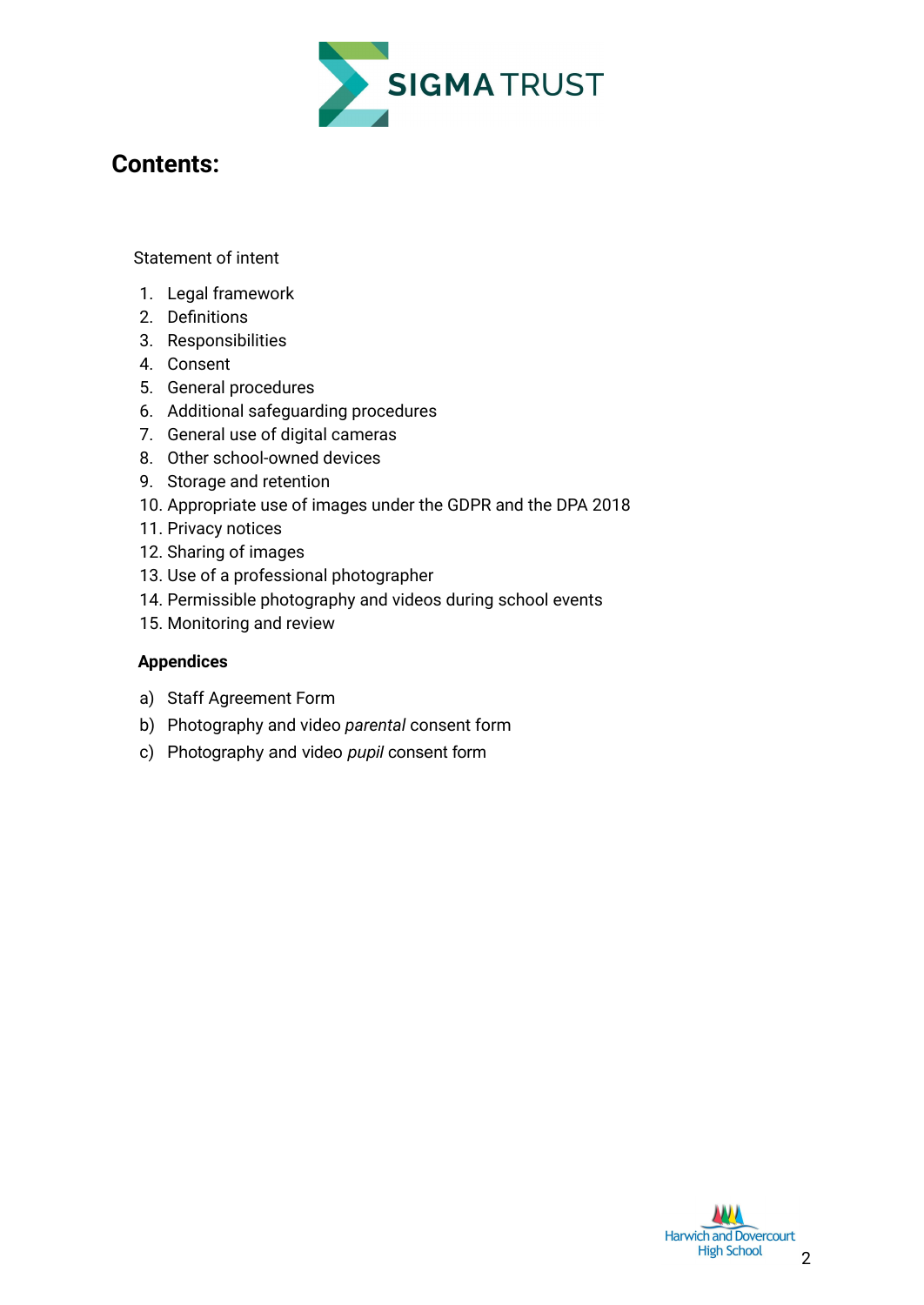

#### <span id="page-3-0"></span>**Statement of intent**

At The Sigma Trust, we use images and videos for a variety of purposes, including prospectuses, display boards, educational purposes, conferences and the school and Trust websites. We understand that parents may also wish to take videos or photos of their children participating in school events for personal use.

Whilst we recognise the benefits of photography and videos to our Trust community, we also understand that these can have significant risks for those involved. Under the legal obligations of the GDPR and the Data Protection Act (DPA) 2018, the Trust has specific responsibilities in terms of how photos and videos are taken, stored and retained.

The Trust has implemented a policy on the safe use of cameras and videos by staff and parents to reflect the protective ethos of the school with regard to pupils' safety.

In order to ensure that, as far as possible, the use of photography and video is used safely at all times, the policy provided below should be followed. This policy is applicable to all forms of visual media, including film, print, video, DVD and websites.

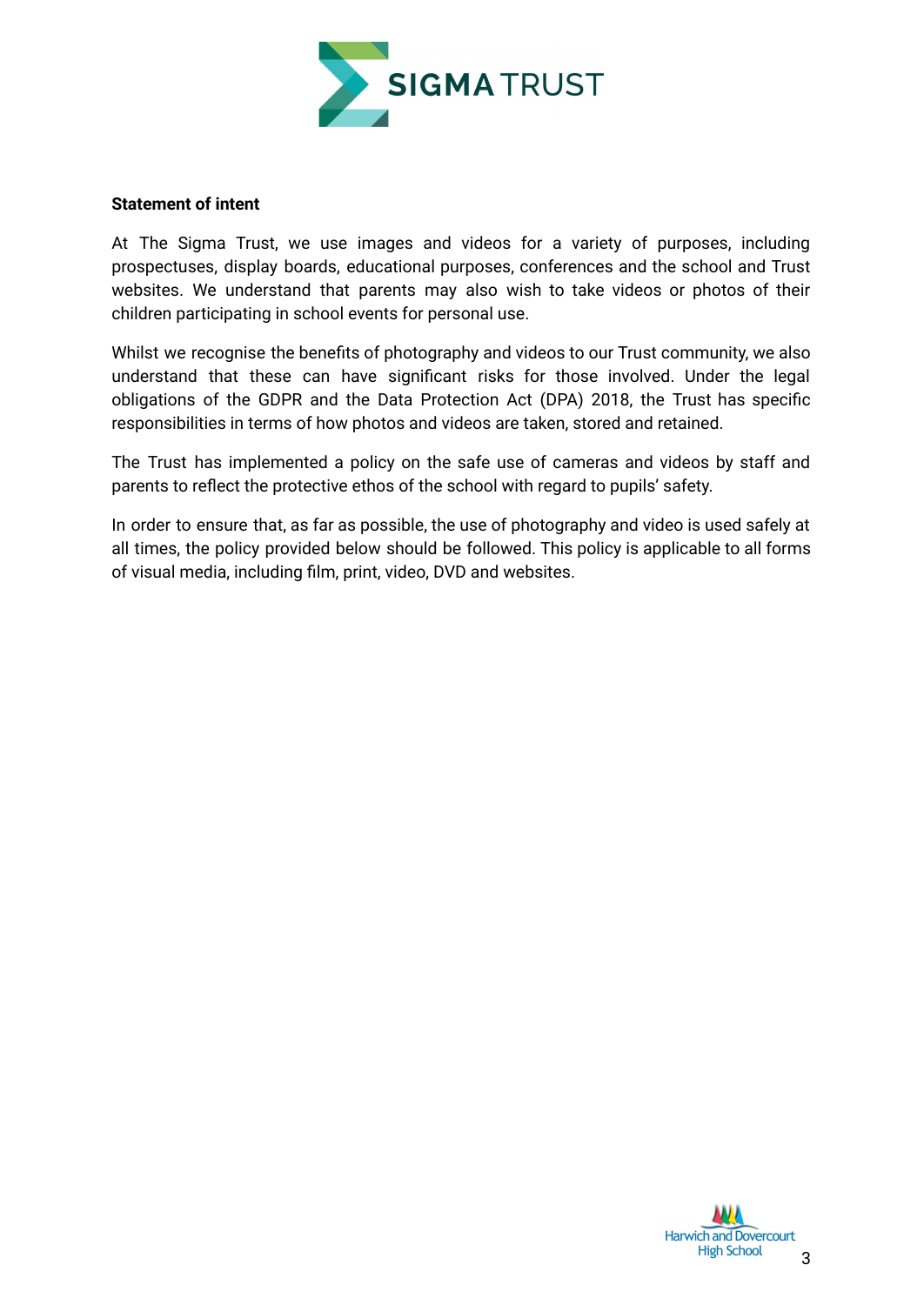

#### <span id="page-4-0"></span>**1. Legal framework**

- 1.1. This policy has due regard to all relevant legislation including, but not limited to, the following:
	- The Data Protection Act 2018
	- The General Data Protection Regulation
	- The Freedom of Information Act 2000
	- The Freedom of Information and Data Protection (Appropriate Limit and Fees) Regulations 2004
- 1.2. This policy has been created with regard to the following guidance:
	- ICO (2018) 'Guide to the General Data Protection Regulation (GDPR)'
- 1.3. This policy also has due regard to the school's policies including, but not limited to, the following:
	- Data Protection Policy
	- Records Management Policy

#### <span id="page-4-1"></span>**2. Definitions**

- 2.1. For the purposes of this policy:
	- **"Camera"** is used to refer to mobile phones, tablets, webcams, portable gaming devices and any other equipment or devices which may be used to be take photographs.
	- **"Personal use"** of photography and videos is defined as the use of cameras to take images and recordings of children by relatives, friends or known individuals, e.g. a parent taking a group photo of their child and their friends at a school event. These photos and videos are only for personal use by the individual taking the photo and are not intended to be passed on to unknown sources. The principles of the GDPR and the DPA 2018 do not apply to images and videos taken for personal use.
	- **"Official school use"** is defined as photography and videos which are used for school and/or Trust purposes, e.g. for building passes and identity cards. These images are likely to be stored electronically alongside other personal data. The principles of the GDPR and the DPA 2018 apply to images and videos taken for official school use.
	- **"Media use"** is defined as photography and videos which are intended for a wide audience, e.g. photographs of children taken for a local newspaper. The principles of the GDPR and the DPA 2018 apply to images and videos taken for media use.
	- Staff may also take photos and videos of pupils for **"educational purposes**". These are not intended for official school use, but may be

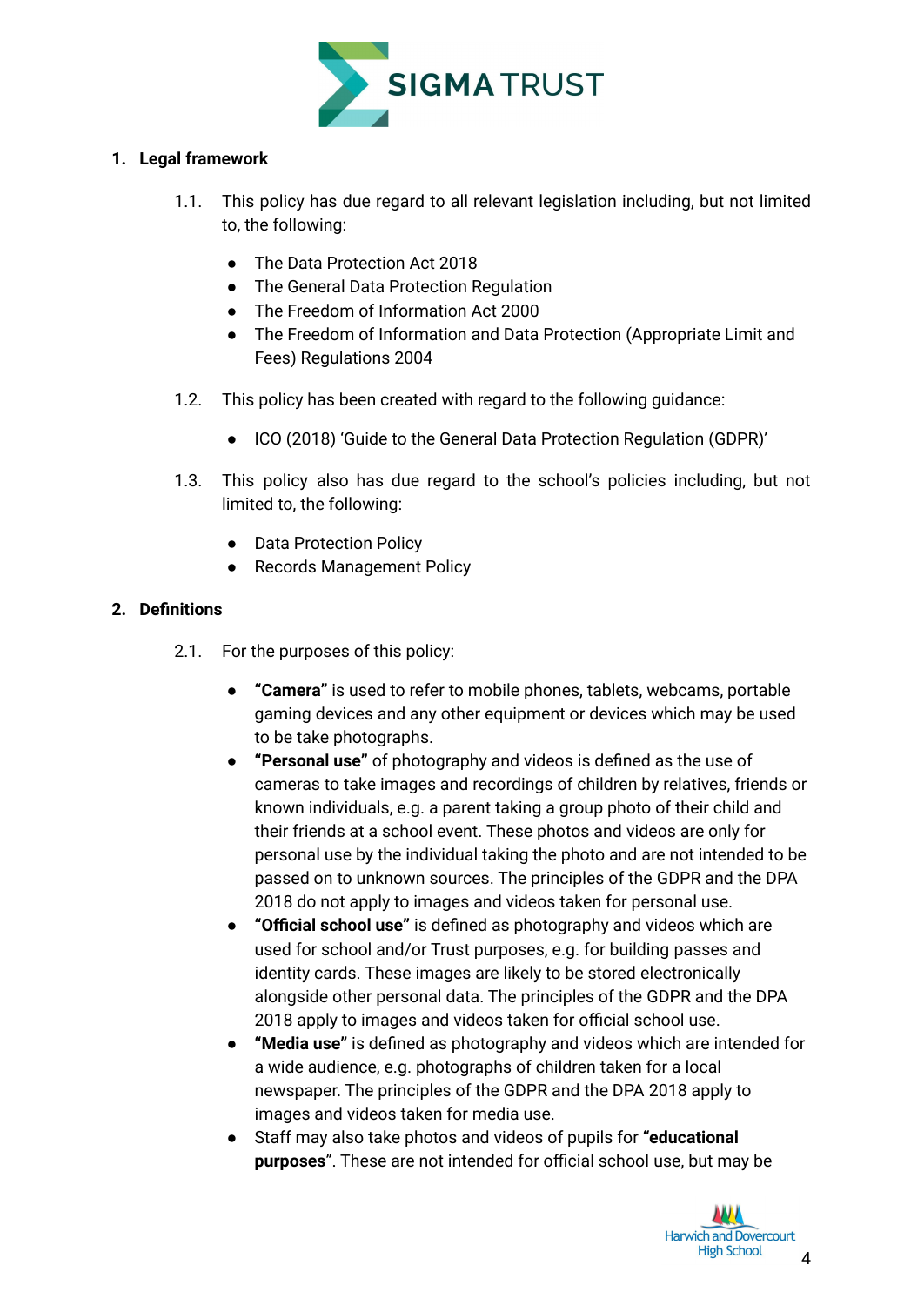

used for a variety of reasons, such as school and/or Trust displays, special events, assessment and workbooks. The principles of the GDPR and the DPA 2018 apply to images and videos taken for educational purposes.

#### <span id="page-5-0"></span>**3. Responsibilities**

- 3.1. The Headteacher is responsible for:
	- Submitting consent forms to parents, and pupils where appropriate, at the beginning of the academic year with regards to photographs and videos being taken whilst at school.
	- Ensuring that all photos and videos are stored and disposed of correctly, in line with the GDPR and the DPA 2018.
	- Deciding whether parents are permitted to take photographs and videos during school events.
	- Communicating this policy to all the relevant staff members and the wider school community, such as parents.
- 3.2. The Designated Safeguarding Lead (DSL) is responsible for:
	- Liaising with social workers to gain consent for the use of photographs and videos of Children Looked After (CLA) pupils.
	- Liaising with the DPO to ensure there are no data protection breaches.
	- Informing the Headteacher of any known changes to a pupil's security, e.g. child protection concerns, which would mean that participating in photography and video recordings would put them at significant risk.
- 3.3. Parents, and pupils where appropriate, are responsible for:
	- Completing the [Consent](#page-16-1) Form on an annual basis.
	- Informing the school in writing if they wish to make any changes to their consent.
	- Acting in accordance with this policy.
- 3.4. In accordance with the Trust's requirements to have a DPO, the DPO is responsible for:
	- Informing and advising the Trust and its employees about their obligations to comply with the GDPR and the DPA 2018 in relation to photographs and videos in the Trust.
	- Monitoring the school's compliance with the GDPR and the DPA 2018 in regards to processing photographs and videos.
	- Advising on data protection impact assessments in relation to photographs and videos at the Trust

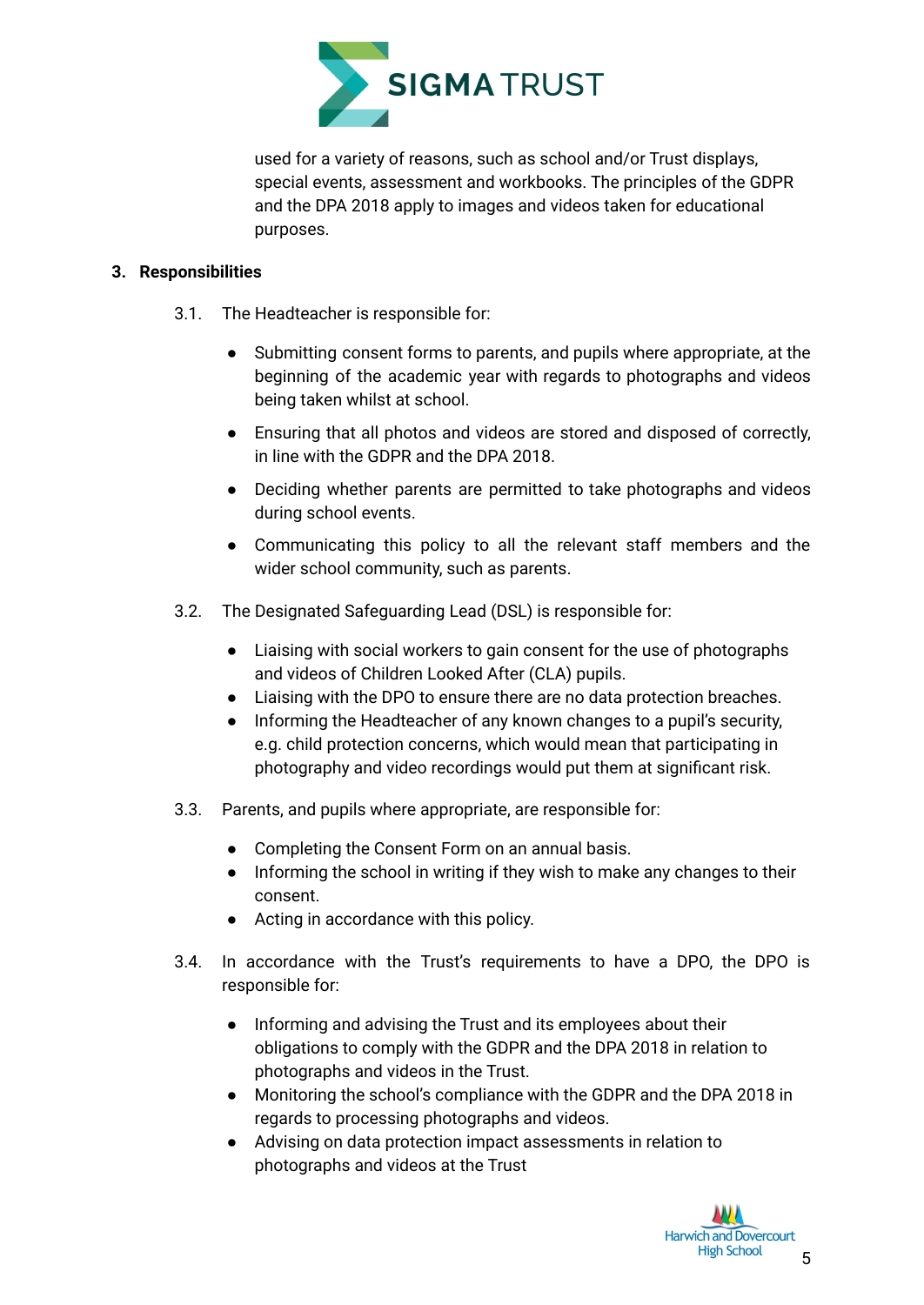

- Conducting internal audits regarding the Trust's procedures for obtaining, processing and using photographs and videos.
- Providing the required training to staff members in relation to how the GDPR and the DPA 2018 impacts photographs and videos in the Trust.
- 3.5. Overall responsibility for the appropriate use of photography at school and in connection with school events rests with the Headteacher and the DSL.

#### <span id="page-6-0"></span>**4. Consent**

- 4.1. All photographs and video content are classified as personal data under the GDPR and the DPA 2018; images or video content may be used for publicity or other purposes only once informed consent has been provided, and it has not been withdrawn.
- 4.2. Parents are responsible for providing consent on their child's behalf, except where the processing is related to preventative or counselling services offered directly to children.
- 4.3. **Primary schools only -** Parents are responsible for providing consent on their child's behalf, except where the processing is related to preventative or counselling services offered directly to children.
- 4.4. **Secondary schools only** Where the school opts to provide an online service directly to a child, the child is aged 13 or over, and the child understands what they will be consenting to, the school will obtain consent directly from the child; otherwise, consent will be obtained from whoever holds parental responsibility for the child, except where the processing is related to preventative or counselling services offered directly to children.
- 4.5. In all other instances with regards to obtaining consent, an appropriate age of consent will be considered by the school on a case-by-case basis, taking into account whether the child understands what they will be consenting to.
- **4.6.** Parents and pupils are required to be aware that their child/they may be photographed at school and they have the right to withdraw consent for:
	- Photographs or videos taken by members of staff for school-based publicity and promotional purposes (school newsletters/prospectus) or for anonymous use on the school and/or Trust website.
	- Photographs or video taken by parents and other family members of children at the school during school concerts, performances, sports events and other similar events organised by the school.
	- Photographs or video taken by members of the press who are on the school premises by invitation in order to celebrate individual, group, school or Trust success.

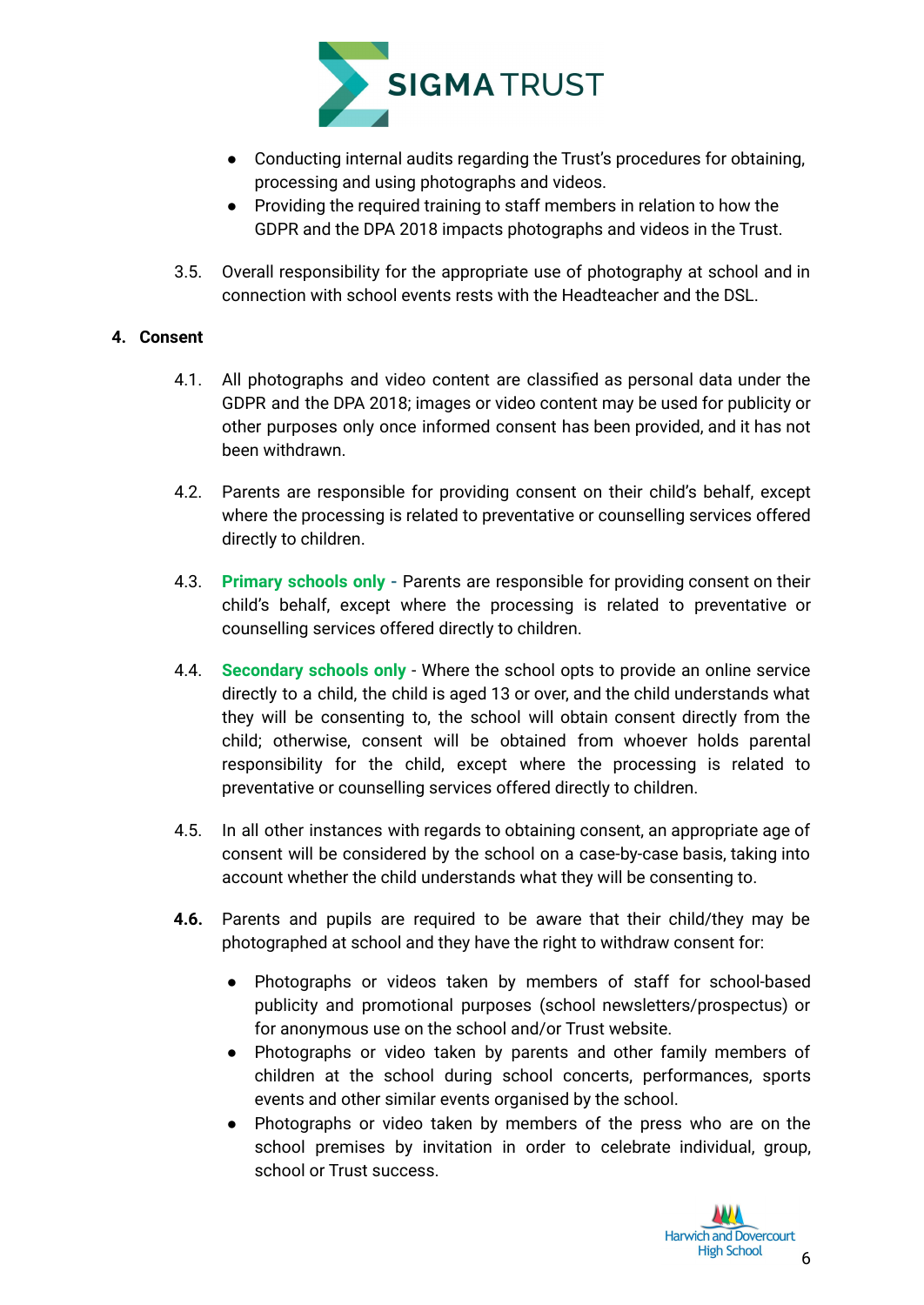

- 4.7. The Trust understands that consent must be a positive indication. It cannot be inferred from silence, inactivity or pre-ticked boxes.
- 4.8. Consent will only be accepted where it is freely given, specific, informed and an unambiguous indication of the individual's wishes.
- 4.9. Where consent is given, a record will be kept documenting how and when consent was given and last updated.
- 4.10. The Trust ensures that consent mechanisms meet the standards of the GDPR and the DPA 2018. Where the standard of consent cannot be met, an alternative legal basis for processing the data will be found, or the processing will cease.
- 4.11. Parents and pupils, as applicable, will be asked to complete the Consent Form on an annual basis, which will determine whether or not they allow their child/themselves to participate in photographs and videos.
- 4.12. The Consent Form will be valid for the full academic year, unless the pupil's circumstances change in any way, e.g. if their parents separate, or consent is withdrawn. Additional consent forms will be required if the pupil's circumstances change.
- 4.13. If there is a disagreement over consent, or if a parent/pupil does not respond to a consent request, it will be treated as if consent has not been given and photographs and videos will not be taken or published of the pupil without consent.
	- All parents and pupils are entitled to withdraw or change their consent at any time during the school year.
	- Parents or pupils withdrawing their consent must notify the school in writing.
- 4.14. If any parent or pupil withdraws or changes their consent, or the DSL reports any changes to a pupil's security risk, or there are any other changes to consent, the list will also be updated and re-circulated.
- 4.15. For any CLA pupils, or pupils who are adopted, the DSL will liaise with the pupil's social worker, carers or adoptive parents to establish where consent should be sought. Consideration will be given as to whether identification of a CLA pupil, or pupils who are adopted, would risk their security in any way.
- 4.16. Consideration will also be given to any pupils for whom child protection concerns have been raised. Should the DSL believe that taking photographs

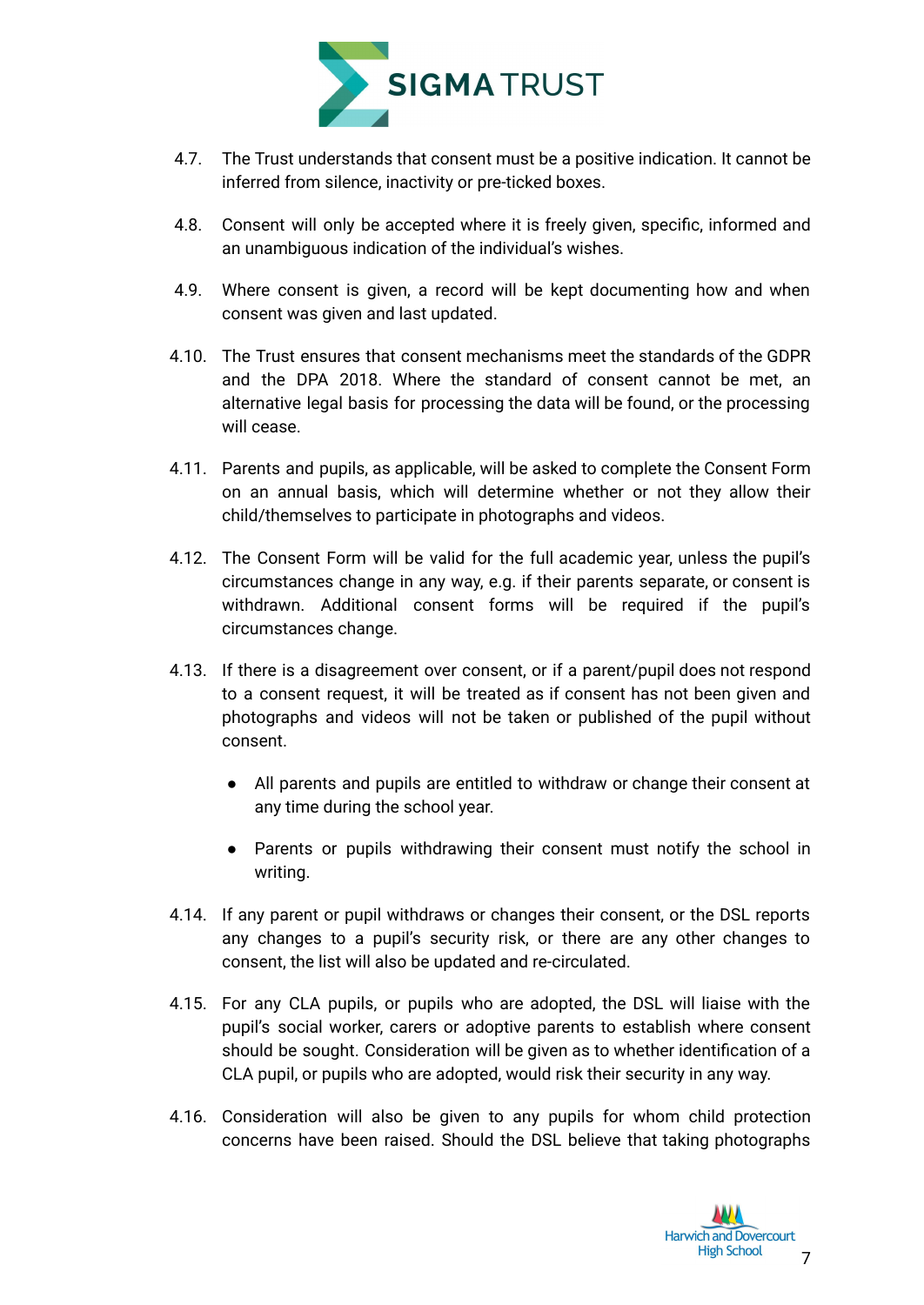

and videos of any pupils would put their security at further risk, greater care will be taken towards protecting their identity.

4.17. A list of all the names of pupils for whom consent was not given will be created by the school Data Lead and will be circulated to all staff members. This list will be updated annually, when new consent forms are provided.

#### <span id="page-8-0"></span>**5. General procedures**

- 5.1. Photographs and videos of pupils will be carefully planned before any activity.
- 5.2. The School Data Lead will oversee the planning of any events where photographs and videos will be taken.
- 5.3. Where photographs and videos will involve CLA pupils, adopted pupils, or pupils for whom there are security concerns, the Headteacher will liaise with the DSL to determine the steps involved.
- 5.4. When organising photography and videos of pupils, the Headteacher, as well as any other staff members involved, will consider the following:
	- Can general shots of classrooms or group activities, rather than individual shots of pupils, be used to fulfil the same purpose?
	- Could the camera angle be amended in any way to avoid pupils being identified?
	- Will pupils be suitably dressed to be photographed and videoed?
	- Will pupils of different ethnic backgrounds and abilities be included within the photographs or videos to support diversity?
	- Would it be appropriate to edit the photos or videos in any way (e.g. to remove logos which may identify pupils)?
	- Are the photographs and videos of the pupils completely necessary, or could alternative methods be used for the same purpose? E.g. could an article be illustrated by pupils' work rather than images or videos of the pupils themselves?
- 5.5. The list of all pupils of whom photographs and videos must not be taken will be checked prior to the activity. Only pupils for whom consent has been given will be able to participate.
- 5.6. The staff members involved, alongside the Headteacher and School Data Lead, will liaise with the DSL if any CLA pupil, adopted pupil, or a pupil for whom there are security concerns is involved.

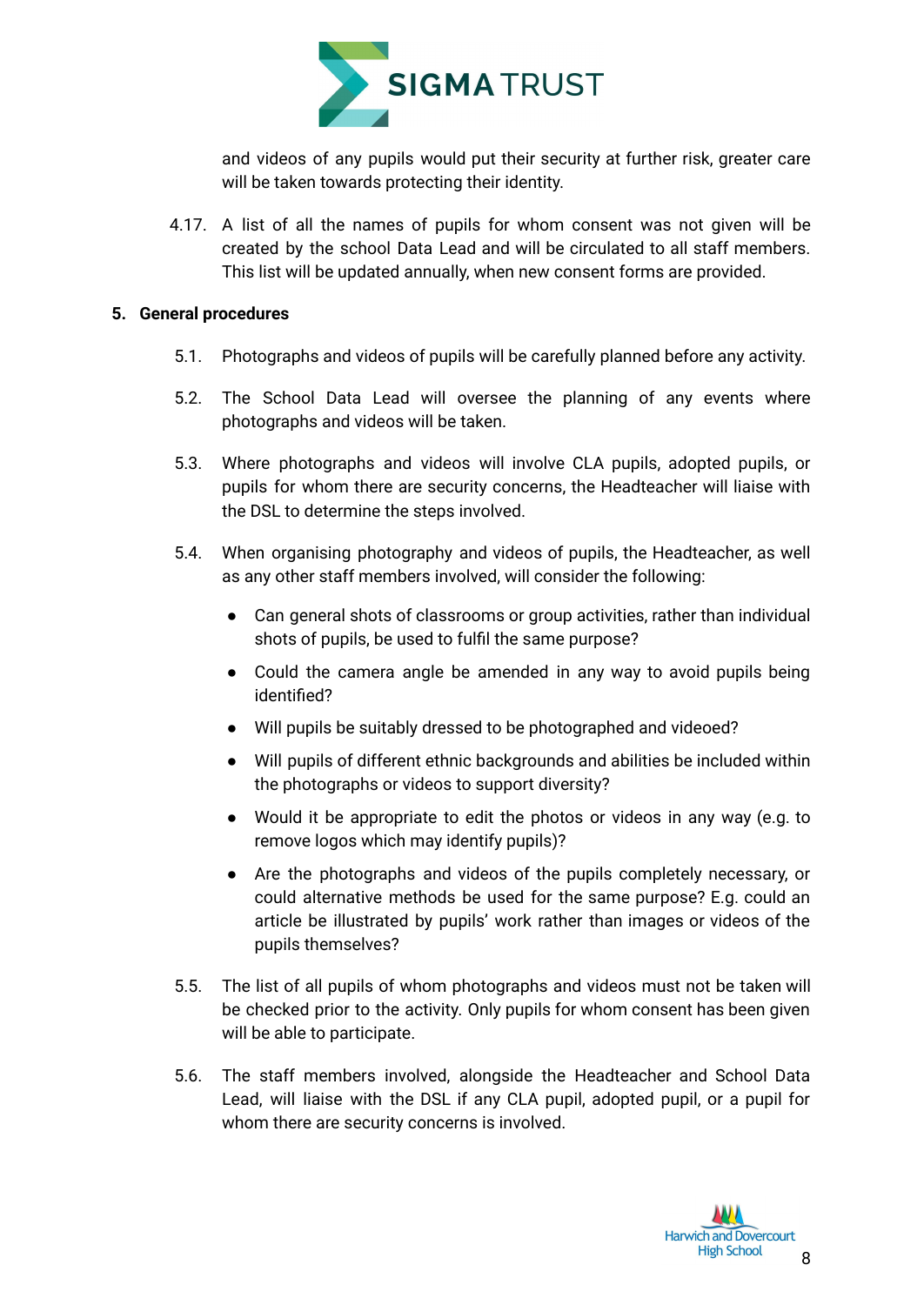

- 5.7. A school-owned digital camera will be used to take photographs and videos of pupils. Exceptions to this are outlined in [section](#page-11-0) 8 of this policy.
- 5.8. Staff will ensure that all pupils are suitably dressed before taking any photographs or videos.
- 5.9. Where possible, staff will avoid identifying pupils. If names are required, only first names will be used.
- 5.10. The Trust will not use images or footage of any pupil who is subject to a court order.
- 5.11. The Trust will not use photographs of:
	- Children who have left the Trust, without the consent of their parents or, where appropriate, the children themselves.
	- Staff members who have left the Trust, without their consent.
- 5.12. Photos and videos that may cause any distress, upset or embarrassment will not be used.
- 5.13. Any concern relating to inappropriate or intrusive photography or publication of content is to be reported to the Headteacher, in the first instance and subsequently to the DPO.

#### <span id="page-9-0"></span>**6. Additional safeguarding procedures**

- 6.1. The Trust understands that certain circumstances may put a pupil's security at greater risk and, thus, may mean extra precautions are required to protect their identity.
- 6.2. The DSL will, in known cases of a pupil who is a CLA or who has been adopted, liaise with the pupil's social worker, carers or adoptive parents to assess the needs and risks associated with the pupil.
- 6.3. Any measures required will be determined between the DSL, social worker, carers, DPO and adoptive parents with a view to minimising any impact on the pupil's day-to-day life. The measures implemented will be one of the following:
	- Photos and videos can be taken as per usual school procedures
	- Photos and videos can be taken within school for educational purposes and official school use, e.g. on registers, but cannot be published online or in external media
	- No photos or videos can be taken at any time for any purposes

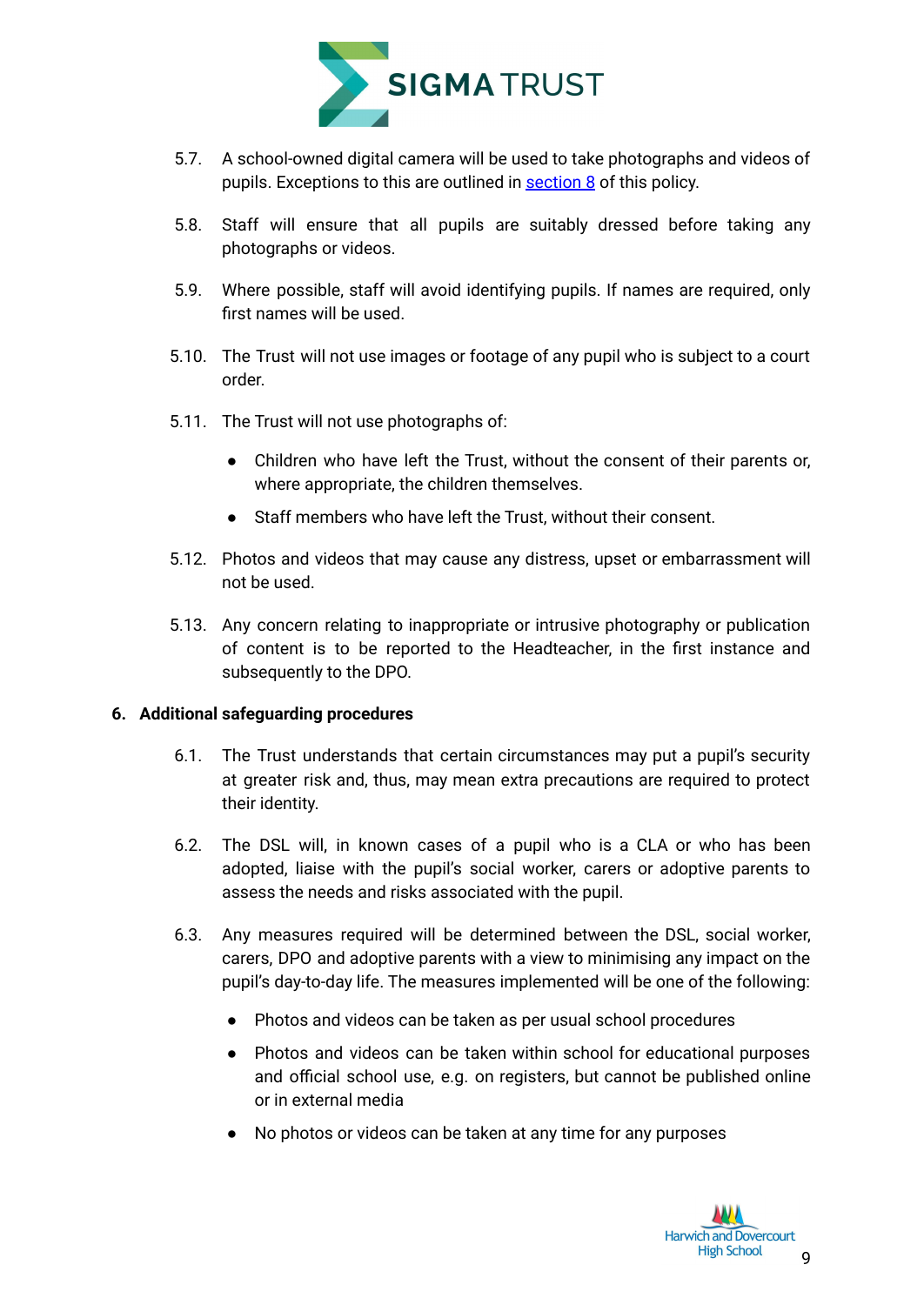

6.4. Any outcomes will be communicated to all staff members and the list outlining which pupils are not to be involved in any videos or photographs, held centrally in the school, will be updated accordingly.

#### <span id="page-10-0"></span>**7. General use of digital cameras**

- 7.1. Members of staff may be provided with a camera to record and maintain pictorial evidence of the lessons, behaviour, activities and events related to their pupils.
- 7.2. Photos may only be taken for educational purposes and in "school or educational provision settings" as mentioned above.
- 7.3. The use of personal cameras, mobile phone cameras or other recording equipment is prohibited on Trust premises at all times.
- 7.4. Members of staff that are responsible for Trust-owned cameras will ensure they are kept secure at all times.
- 7.5. Each camera will be clearly numbered/labelled or identified as belonging to the school/member of staff.
- 7.6. Members of staff are not allowed to bring in personal cameras without prior permission. If personal cameras are allowed to be brought in due to a specialist requirement or defective equipment, the memory card should be shown to be empty and images downloaded to the school's server.
- 7.7. Members of staff are not allowed to take Trust-owned cameras or memory cards home.
- 7.8. Cameras are not permitted to be taken into the toilet or swimming pool/changing area. If necessary (e.g. photographs of pupils washing their hands), then prior permission needs to be sought from the Headteacher. Staff members are required to be supervised while carrying out this activity.
- 7.9. Staff or other adults are not permitted to take photographs of pupils in vulnerable circumstances, such as when they are upset or inappropriately dressed.
- 7.10. Members of staff and the school community are required to report inappropriate use of digital cameras and images to the Headteacher. If it is found that any incidents raise child protection concerns, immediate action will be taken in consultation with the DSL.
- 7.11. The Trust is not responsible for lost, stolen or damaged camera equipment. This remains the responsibility and obligation of the borrower/member of staff.

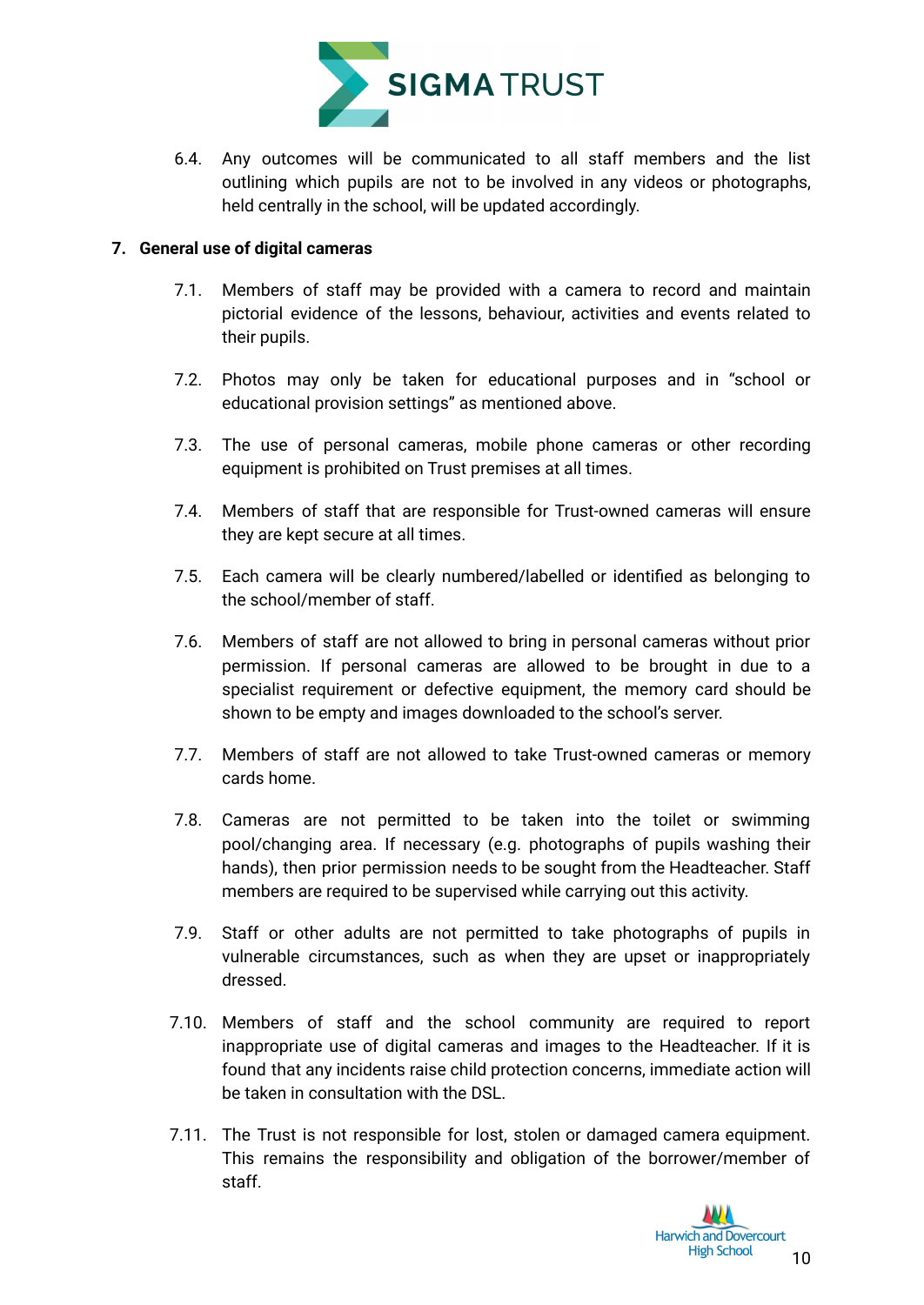

#### <span id="page-11-0"></span>**8. Other Trust-owned devices**

- 8.1. Staff are encouraged to take photos and videos of pupils using the Trust's digital cameras; however, they may use other Trust-owned devices, such as mobile phones and tablets.
- 8.2. Where Trust-owned devices other than digital cameras are used, images and videos will be provided to the school at the earliest opportunity and then removed from the devices.
- 8.3. Staff will not use their personal mobile phones, or any other personal device, to take images and videos of pupils.
- 8.4. Photographs and videos taken by staff members on school visits may be used for educational purposes, e.g. on displays or to illustrate the work of the school/Trust, where consent has been obtained.
- 8.5. Digital photographs and videos held on the school's drive are accessible to staff only. Photographs and videos are stored in labelled files, annotated with the date, and are only identifiable by year group/class number – no names are associated with images and videos.

#### <span id="page-11-1"></span>**9. Storage and retention**

- 9.1. As per the GDPR and the DPA 2018, images obtained by the school will not be kept for longer than necessary; retention periods for the different types of personal data are outlined in the Trust's Record Management Policy.
- 9.2. Hard copies of photos and video recordings held by the school will be annotated with the date on which they were taken and will be stored in the school centrally. They will not be used other than for their original purpose, unless permission is sought from the Headteacher and parents of the pupils involved and the DPO has been consulted.
- 9.3. Paper documents will be shredded or pulped and electronic memories scrubbed clean or destroyed once the retention period has ended.
- 9.4. The School Data Lead will review stored images and videos on a termly basis to ensure that all unwanted material has been deleted.
- 9.5. Where a parent or pupil has withdrawn their consent, any related imagery and videos involving their child/the pupil will be removed from the school drive immediately.
- 9.6. When a parent withdraws consent, it will not affect the use of any images or videos for which consent had already been obtained. Withdrawal of consent will only affect further processing.

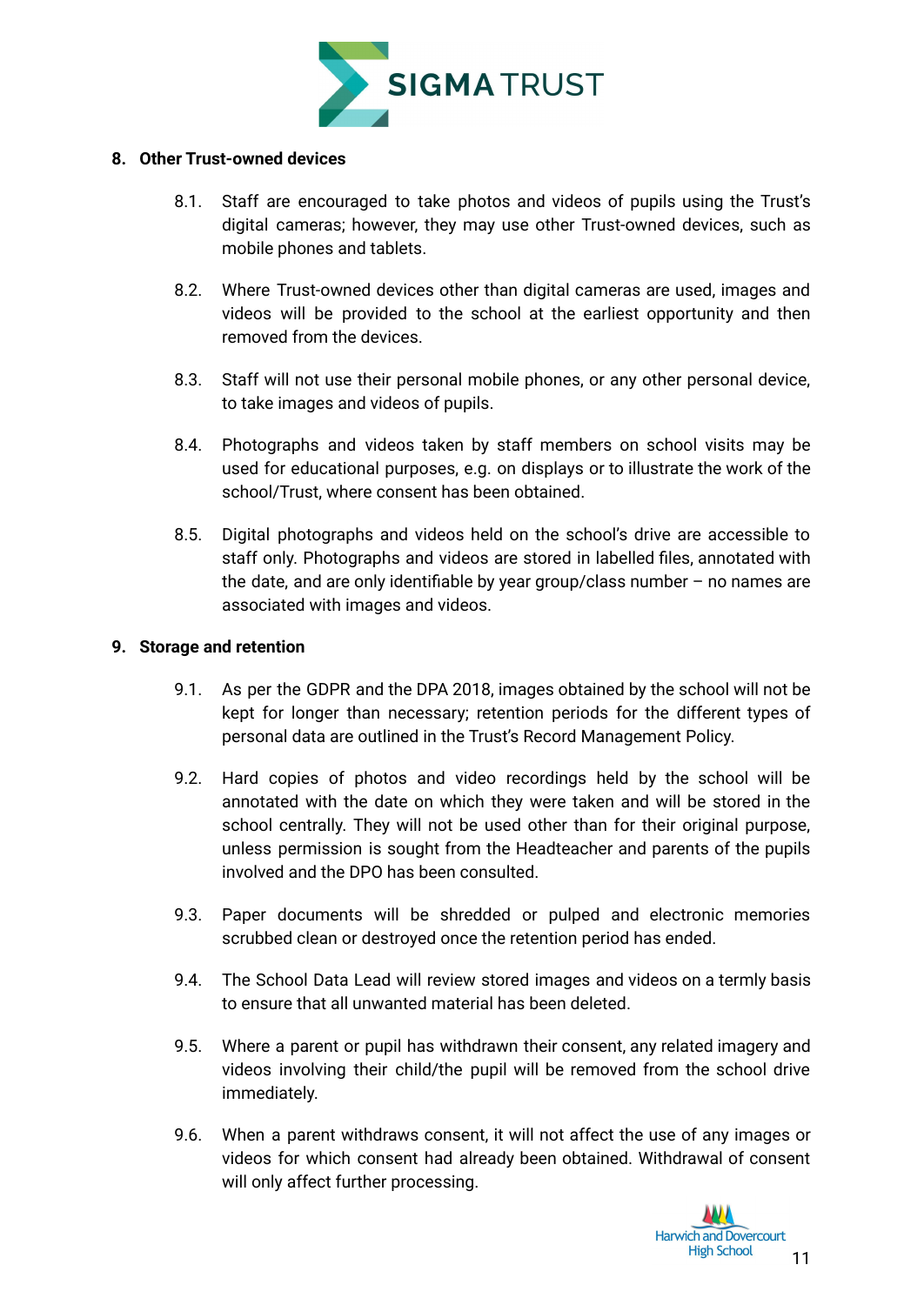

- 9.7. Where a pupil's security risk has changed, the DSL will inform the Headteacher immediately. If required, any related imagery and videos involving the pupil will be removed from the school drive immediately. Hard copies will be removed by returning them to the parent/pupil or by shredding, as appropriate.
- 9.8. Official school photos held on the school's management information system alongside other personal information are retained for the length of the pupil's attendance at the school, or longer if necessary, e.g. due to a police investigation.
- 9.9. Images taken on the camera must be downloaded as soon as possible on to a school computer/laptop, ideally once a week.
- 9.10. Members of staff are responsible for ensuring that images are safely stored, particularly on hard drives. They must take reasonable measures to ensure that they do not come into the possession of unauthorised persons.
- 9.11. No digital image will be altered or enhanced in any way by any member of staff, unless given prior permission by the Headteacher to do so.
- 9.12. The school may require images to be deleted or edited as appropriate and may choose to use images taken by members of staff or volunteers for other purposes, provided the processing conditions and consent requirements of this policy are met.
- 9.13. Staff members are responsible for ensuring that edited images do not mislead or misrepresent. They must not edit images which result in their subject being vulnerable to embarrassment, teasing, bullying or abuse.
- 9.14. If the memory card for individual school cameras needs to be replaced, then the replaced memory card will be destroyed to ensure that no images can be recovered.
- 9.15. Members of staff must remember that, even when images are physically deleted from a camera or memory card, the camera or the memory card must be appropriately disposed of to ensure that no imprint remains.

#### <span id="page-12-0"></span>**10. Appropriate use of images under the GDPR and the DPA 2018**

- 10.1. Photographs are used in school for many reasons and the different uses for the same image should be considered separately, as each photograph and use will potentially have different conditions for processing.
- 10.2. As a public body, the school **must** consider whether the processing is taking place in the performance of its duties as a public authority. Where this is the

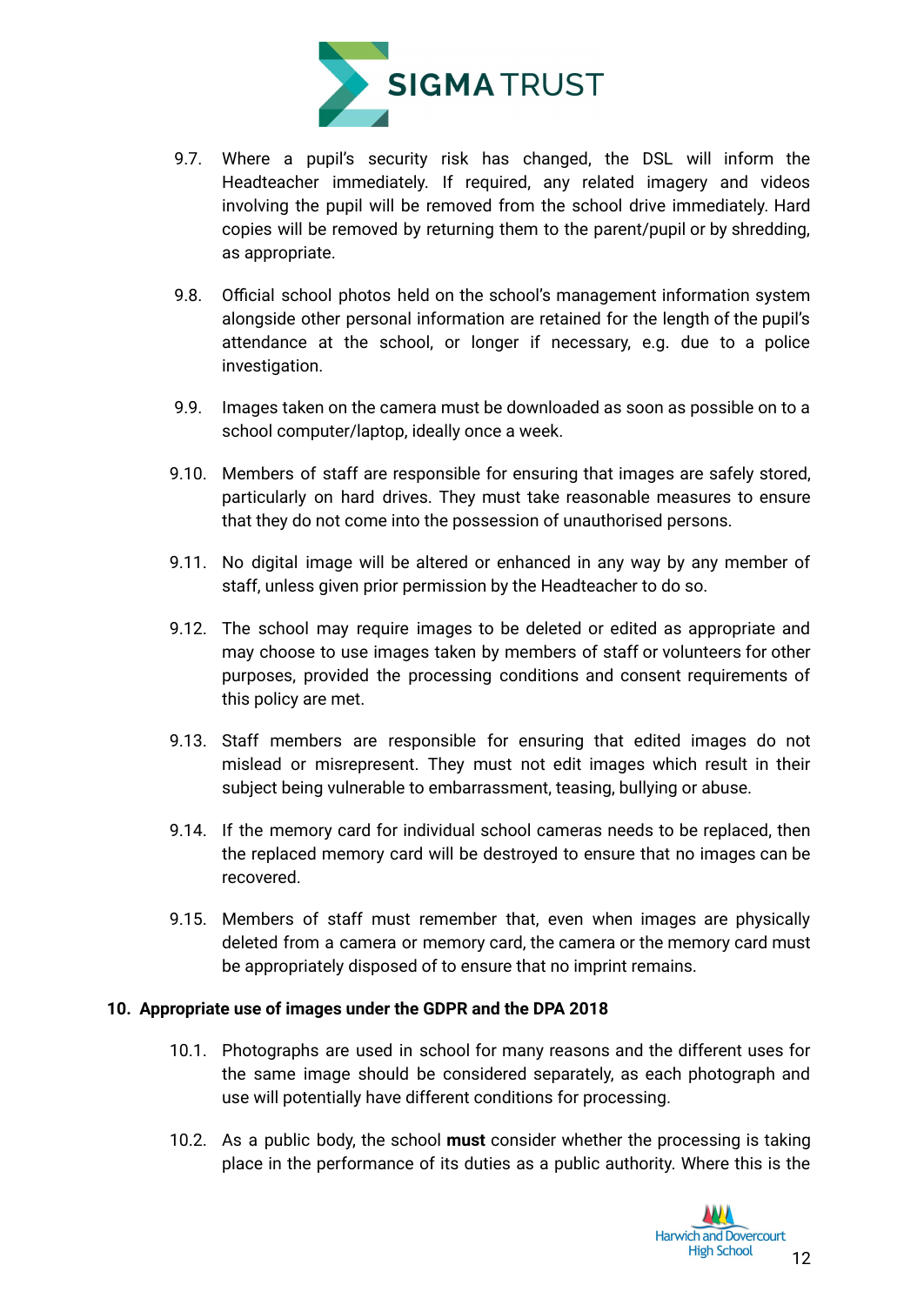

case, the legal basis for processing will be recorded as 'public task' not 'legitimate interests' – public authorities cannot use legitimate interests as a lawful basis if the processing is in the performance of their tasks as a public authority.

- 10.3. To judge whether legitimate interest can be used as the basis for processing data, such as using pupils' photographs as part of the school's management information system, the school will carry out three different tests, these are:
	- $\bullet$  A purpose test establishing the reasons for using the data, what will be achieved and whether the benefits are justifiable.
	- $\bullet$  A necessity test establishing whether the processing of pupils' data will be useful and whether there is a less intrusive way of reaching a means to an end.
	- $\bullet$  A balance test establishing the impact it will have on the data subject by processing the data for said reason.
- 10.4. These three tests make up a 'legitimate interest assessment'  $(LIA)$  the school will carry out an LIA prior to obtaining the data and it will be recorded in a physical copy in compliance with the GDPR and the DPA 2018.

#### Photographs used in identity management

10.5. These are likely to be essential for performing the public task of the school, but they will be deleted once the child is no longer in attendance – as they are no longer needed for the purpose for which they were held.

#### Photographs used for marketing purposes

10.6. Photographs will not be used for marketing purposes unless the Trust has specific informed consent for the images and the images are only used in line with the consent provided.

#### Photographs in the school environment relating to education

- 10.7. These photographs may be essential for performing the public task of the school, but once the pupil has left the school this argument is insufficient. If the school wishes to display the image beyond the pupil's time at the school, we will obtain the pupil's permission. If permission is not granted, the image will be removed.
- 10.8. When gaining consent, including when initially taking the photograph or when the purpose of the image has changed, the pupil, or where appropriate their parents, will be informed of the retention period pertaining to the use of the image. If the image is still on display after the retention period stated in the

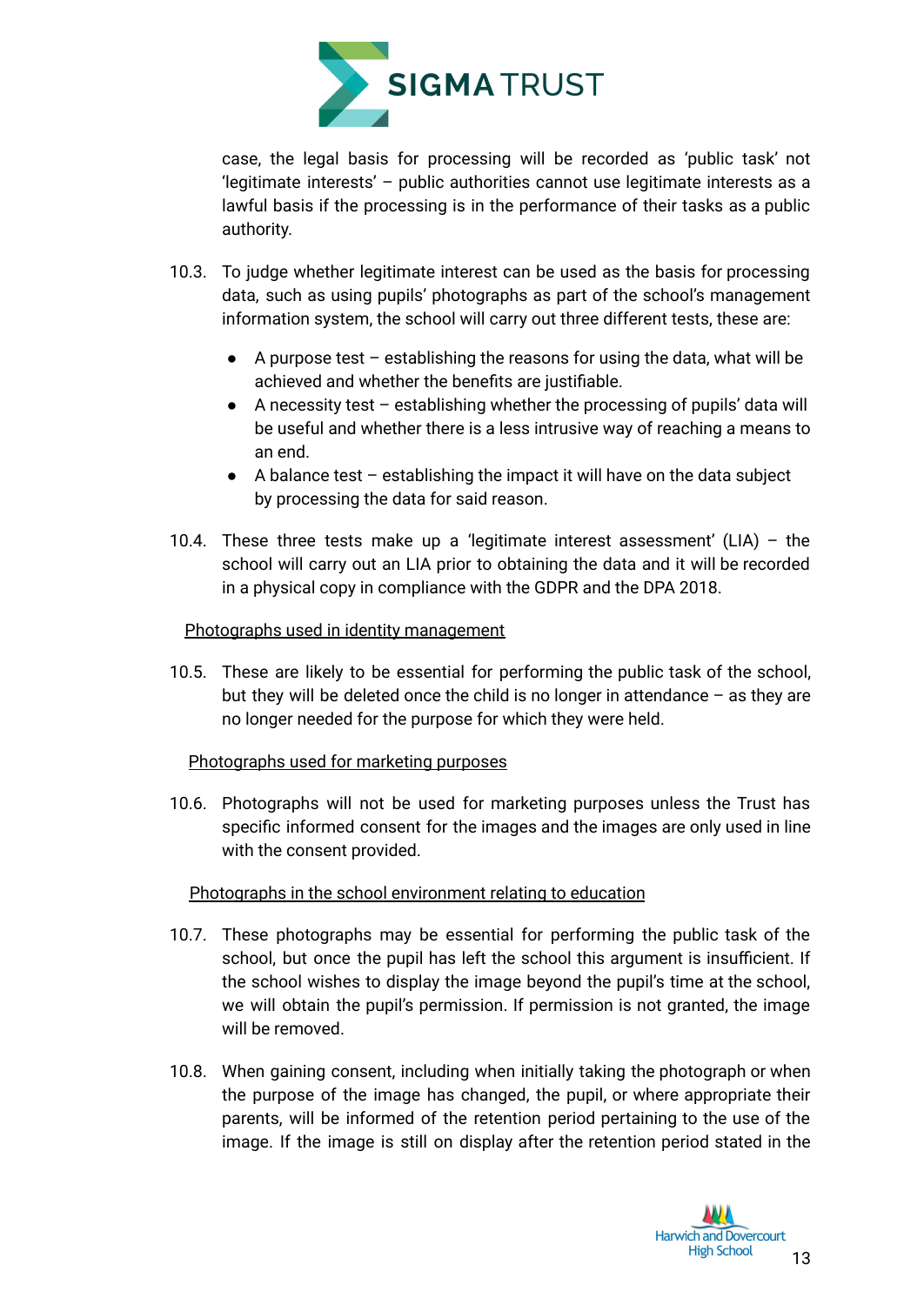

privacy notice used to gain consent, the Trust will be in breach of data protection obligations and may be subject to a fine.

#### <span id="page-14-0"></span>**11. Privacy notices**

11.1. The Trust uses privacy notices with declarations attached to inform pupils and their families about how their personal data may be collected and as one method of gaining consent.

#### <span id="page-14-1"></span>**12. Sharing of images**

- 12.1. All images taken by members of staff or volunteers at school or on school activities remain the property of the Trust.
- 12.2. Images must not be shared with anyone outside the Trust or held for private use.
- 12.3. No digital image will be uploaded onto any internet/intranet system without the express permission of the child's parent/carer.
- 12.4. Images may under no circumstances be emailed or shared via private e-mail accounts unless a parent has asked for a photo of their child to be sent to them.
- 12.5. Unless specific prior consent has been obtained, members of staff and volunteers must not post school images on personal pages of social networking sites or other websites.

#### <span id="page-14-2"></span>**13. Use of a professional photographer**

- 13.1. If the school decides to use a professional photographer for official school photos and school events, the Headteacher will:
	- Provide a clear brief for the photographer about what is considered appropriate, in terms of both content and behaviour.
	- Issue the photographer with identification, which must be worn at all times.
	- Let pupils and parents know that a photographer will be in attendance at an event and ensure they have previously provided consent to both the taking and publication of videos and/or photographs.
	- Not allow unsupervised access to pupils or one-to-one photo sessions at events.
	- Communicate to the photographer that the material may only be used for the school's own purposes and that permission has not been given to use the photographs for any other purpose.

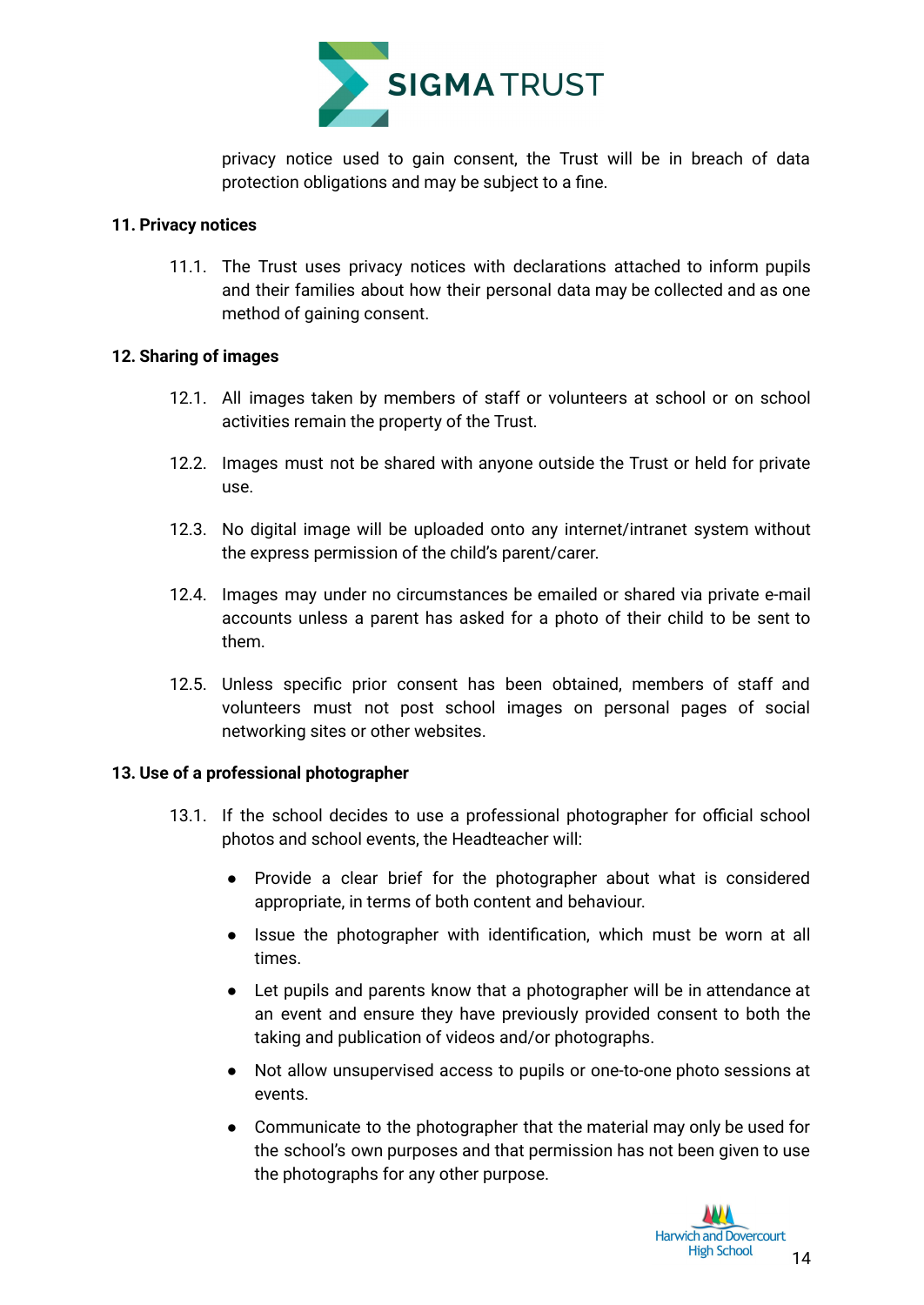

- Ensure that the photographer will comply with the requirements set out in the GDPR and the DPA 2018.
- Ensure that if another individual, such as a parent or governor, is nominated to be the photographer, they are clear that the images and/or videos are not used for anything other than the purpose indicated by the school.

#### <span id="page-15-0"></span>**14. Permissible photography and videos during school events**

- 14.1. If the Headteacher permits parents to take photographs or videos during a school event, parents will:
	- Remain seated while taking photographs or videos during concerts, performances and other events.
	- Minimise the use of flash photography during performances.
	- In the case of all school events, make the focus of any photographs and/or videos their own children.
	- Avoid disturbing others in the audience or distracting pupils when taking photographs or recording videos.
	- Ensure that any images and recordings taken at school events are exclusively for personal use and are not uploaded to the internet, posted on social networking sites or openly shared in other ways.
	- Refrain from taking further photographs and/or videos if and when requested to do so by staff.

#### <span id="page-15-1"></span>**15. Monitoring and review**

- 15.1. This policy will be reviewed on an annual basis by the Trust and the DPO. The next scheduled review date for this policy is Spring term 2022.
- 15.2. Any changes to this policy will be communicated to all staff members and, where appropriate, parents.

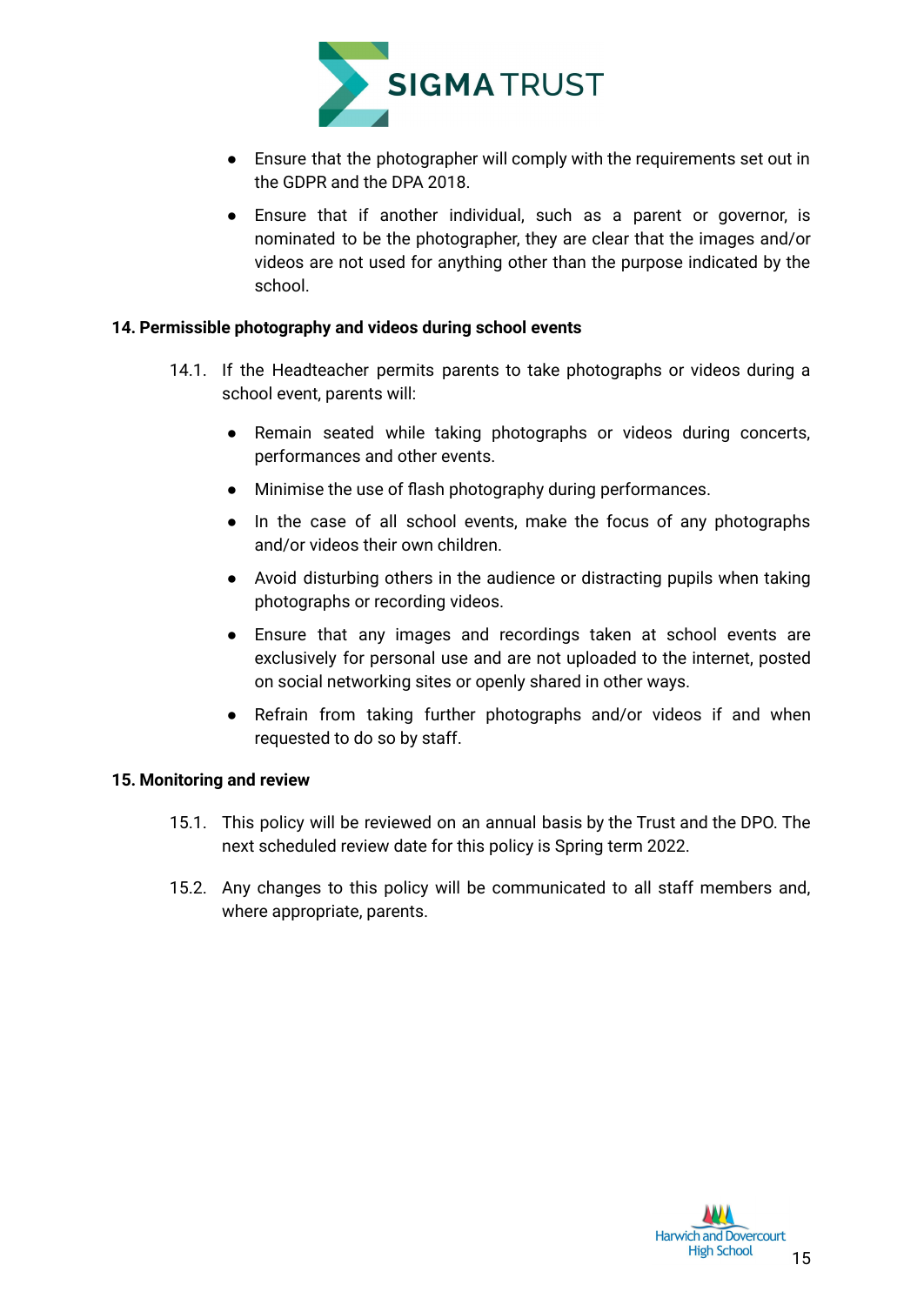

#### <span id="page-16-0"></span>**APPENDIX A - Staff Agreement Form**

I will not use personal digital cameras or camera phones for taking and transferring images of pupils or staff without permission and will not store images at home without permission.

I understand that it is my responsibility to ensure that I have read and understood the Trust's policy with regard to the use of digital cameras in school and I agree to follow the above requirements.

<span id="page-16-1"></span>

| <b>Authorising signature (Headteacher)</b> |                               |
|--------------------------------------------|-------------------------------|
|                                            | Date ________________________ |
|                                            |                               |

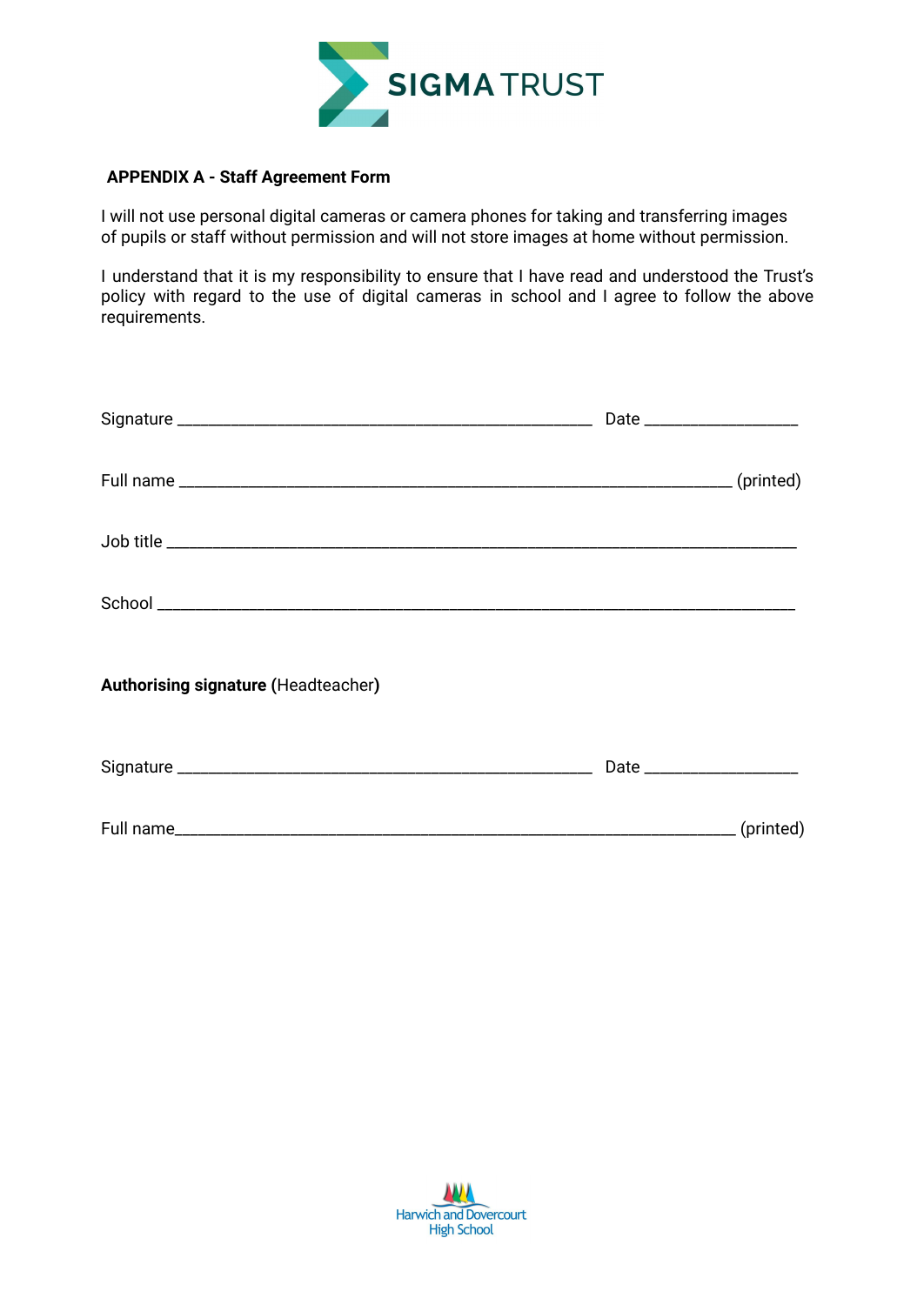

#### **APPENDIX B – Images and Videos Parental Consent Form**

### **Images and videos parental consent**

**form**

This form explains the reasons why and how Harwich & Dovercourt High School may use images and videos of your child.

Please read the form thoroughly and outline your agreement as appropriate.

#### **Why do we need your consent?**

Without your consent, the school will not use images and videos of your child.

#### **Why do you we use images and videos of your child?**

Images and videos of pupils are used as part of school displays to celebrate school life and pupils' achievements; to promote the school and the Trust on social media and on the Trust and school's website; and for other publicity purposes in printed publications, such as newspapers.

Where the school uses images of individual pupils, the name of the pupil will not be disclosed. If a pupil has won an award and their parent would like their name to be published alongside their image, separate consent will be obtained prior to this.

#### **Who else uses images and videos of your child?**

The local media and press, take images or videos of school events, such as sports days and PROMs. Pupils will appear in these images and videos, and these may be published in local or national newspapers, or on approved websites. The following organisations may use images and videos of your children:

Harwich and Manningtree Standard, Newsquest publications, Sigma Newsletter

Where any organisations other than those above intend to use images or videos of your child, additional consent will be sought before any image or video is used.

#### **What are the conditions of use?**

- This consent form is valid for the current academic year.
- It is the responsibility of parents to inform the school, in writing, if consent needs to be withdrawn or amended.
- The school will not use the personal details or full names of any pupil in an image or video, on our website, in our school prospectuses or any other printed publications, unless separate consent has been agreed.
- The school will not include personal emails or postal addresses, telephone or fax numbers on images or videos on our website, in our school prospectuses or any other printed publications.

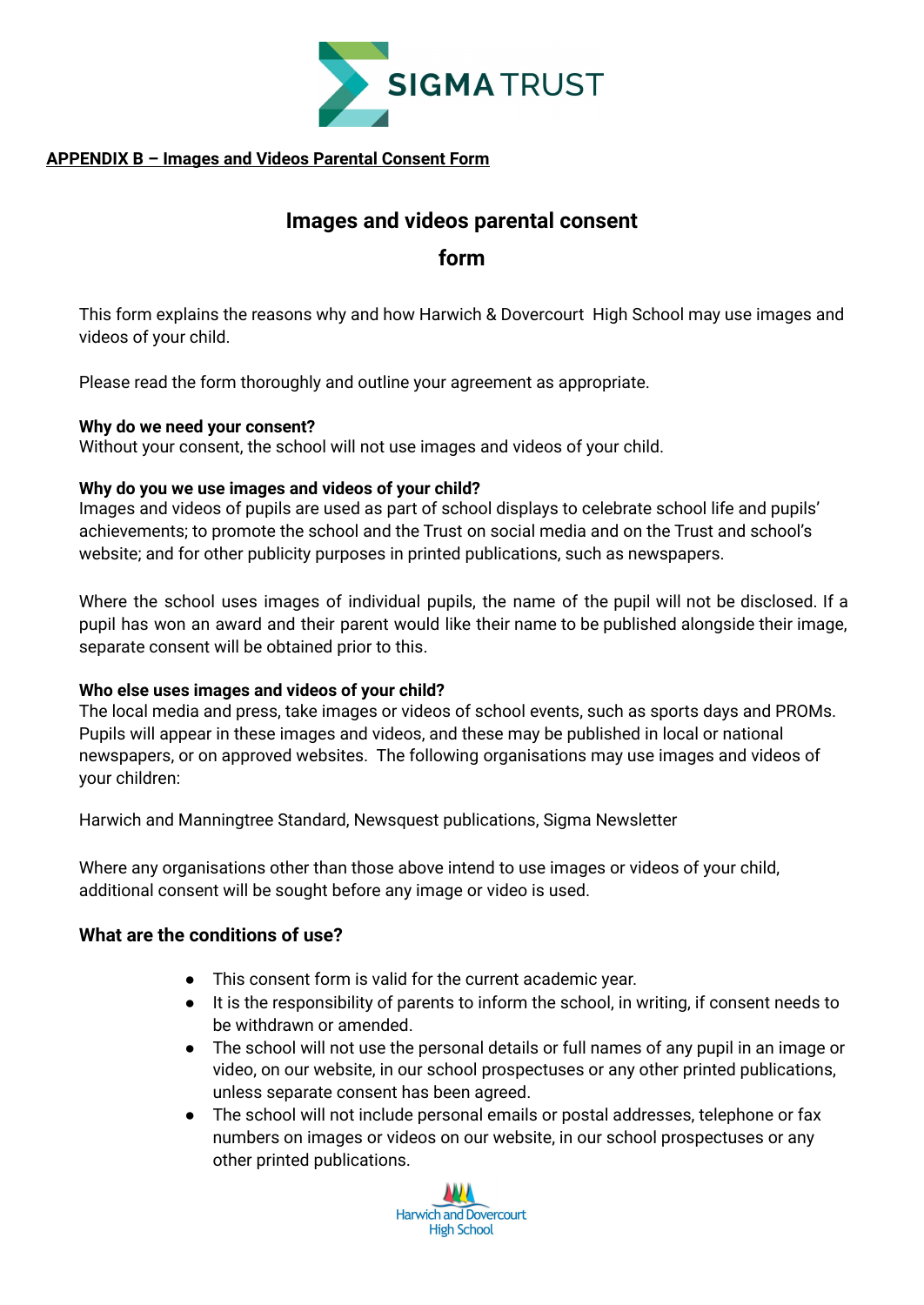

- The school may use work created by pupils.
- The school may use group or class images or videos with general labels, e.g. 'sports day'.
- The school will take class images of your child which are available to purchase annually.

#### **Providing your consent**

Please read the following thoroughly and provide your consent by ticking either 'Yes' or 'No'.

| I provide consent to:                                                                                      | Yes | <b>No</b> |
|------------------------------------------------------------------------------------------------------------|-----|-----------|
| Using images of my child on the Trust and school website.                                                  |     |           |
| Using videos of my child on the Trust and school website.                                                  |     |           |
| Using <i>images</i> of my child on social media, including the following:<br><b>HDHS Facebook page</b>     |     |           |
| Using videos of my child on social media, including the following:<br><b>HDHS Facebook page</b>            |     |           |
| The local media using images of my child to publicise the Trust and school events and<br>activities.       |     |           |
| The local media using videos of my child to publicise the Trust and school events and activities           |     |           |
| Using <i>images</i> of my child in marketing material, e.g. The Trust, school brochures and<br>prospectus. |     |           |
| Using video of my child in marketing material, e.g. The Trust, school brochures and<br>prospectus.         |     |           |

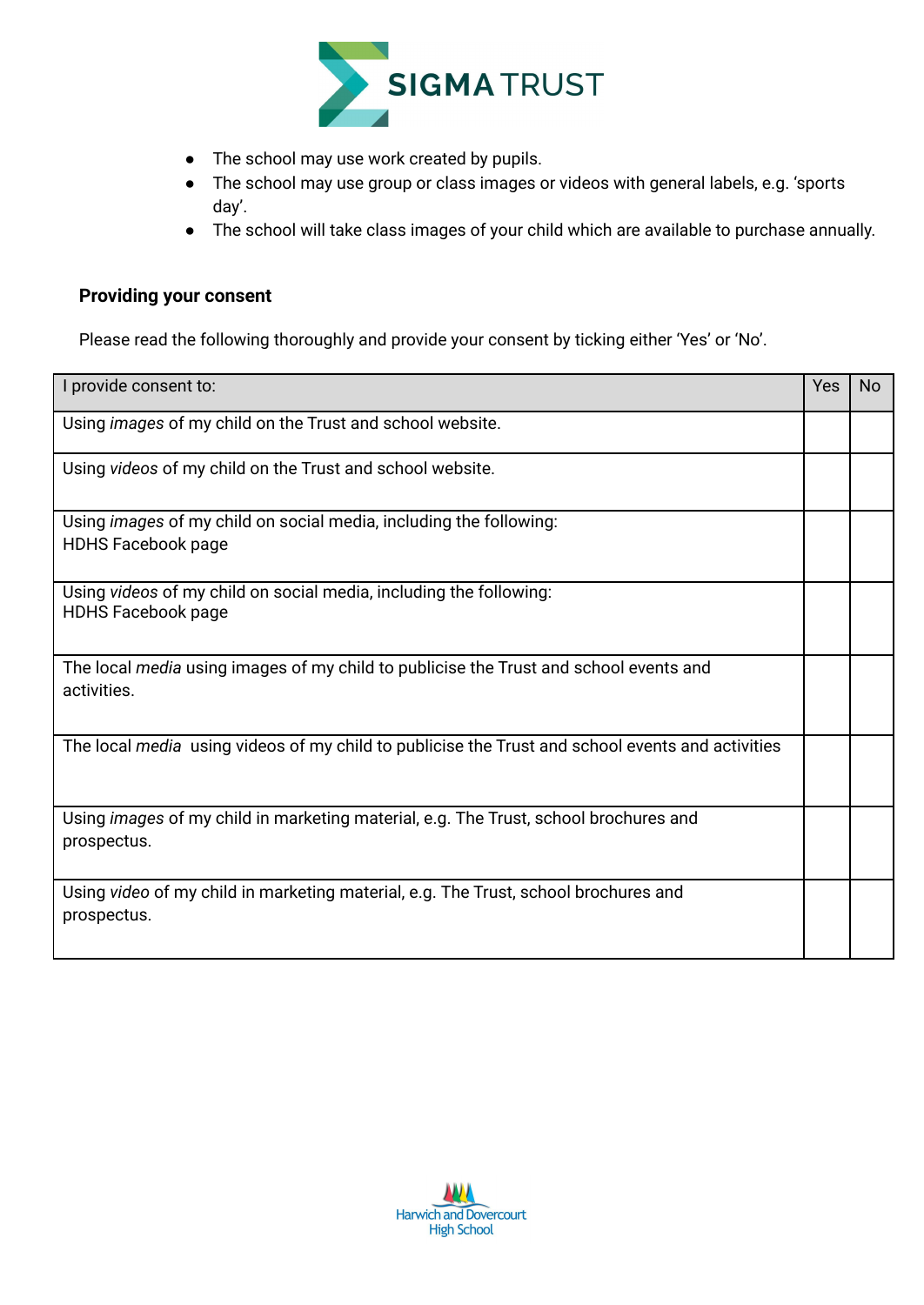

#### **Refreshing your consent**

This form is valid for the entire current academic year - it will be updated on an annual basis.

Parents are required to fill in a new form for their child every academic year.

Consent will also be refreshed where any changes to circumstances occur – this can include, but is not limited to, the following:

- New requirements for consent, e.g. an additional social media account will be used to share pupil images and videos
- Changes to a pupil's circumstances, e.g. safeguarding requirements mean a pupil's image cannot be used
- Changes to parental consent, e.g. amending the provisions for which consent has been provided for
- Where you would like to amend or withdraw consent, you must submit your request in writing to the headteacher. A new form will be supplied to you to amend your consent accordingly and provide a signature.

#### **Withdrawing your consent**

Parents have the right to withdraw their consent at any time. Withdrawing your consent will not affect any images or videos that have been shared prior to withdrawal.

#### **Declaration**

I, (name of parent/carer), understand:

- Why my consent is required.
- The reasons why Harwich & Dovercourt High School uses images and videos of my child.
- Which other organisations may use images and videos of my child.
- The conditions under which the school and The Sigma Trust uses images and videos of my child.
- I have provided my consent above as appropriate, and the school and The Sigma Trust will use images and videos of my child in line with my requirements.
- Consent is refreshed on an annual basis and I must re-provide consent if I consent to images and videos of my child being used in other academic years.
- I will be required to re-provide consent where any circumstances change.
- I can amend or withdraw my consent at any time and must do so in writing to the headteacher.

If you have any questions regarding this form, please do not hesitate to contact the school office at admin@hdhs.school or 01255 245460.

| Class: | Date: |
|--------|-------|

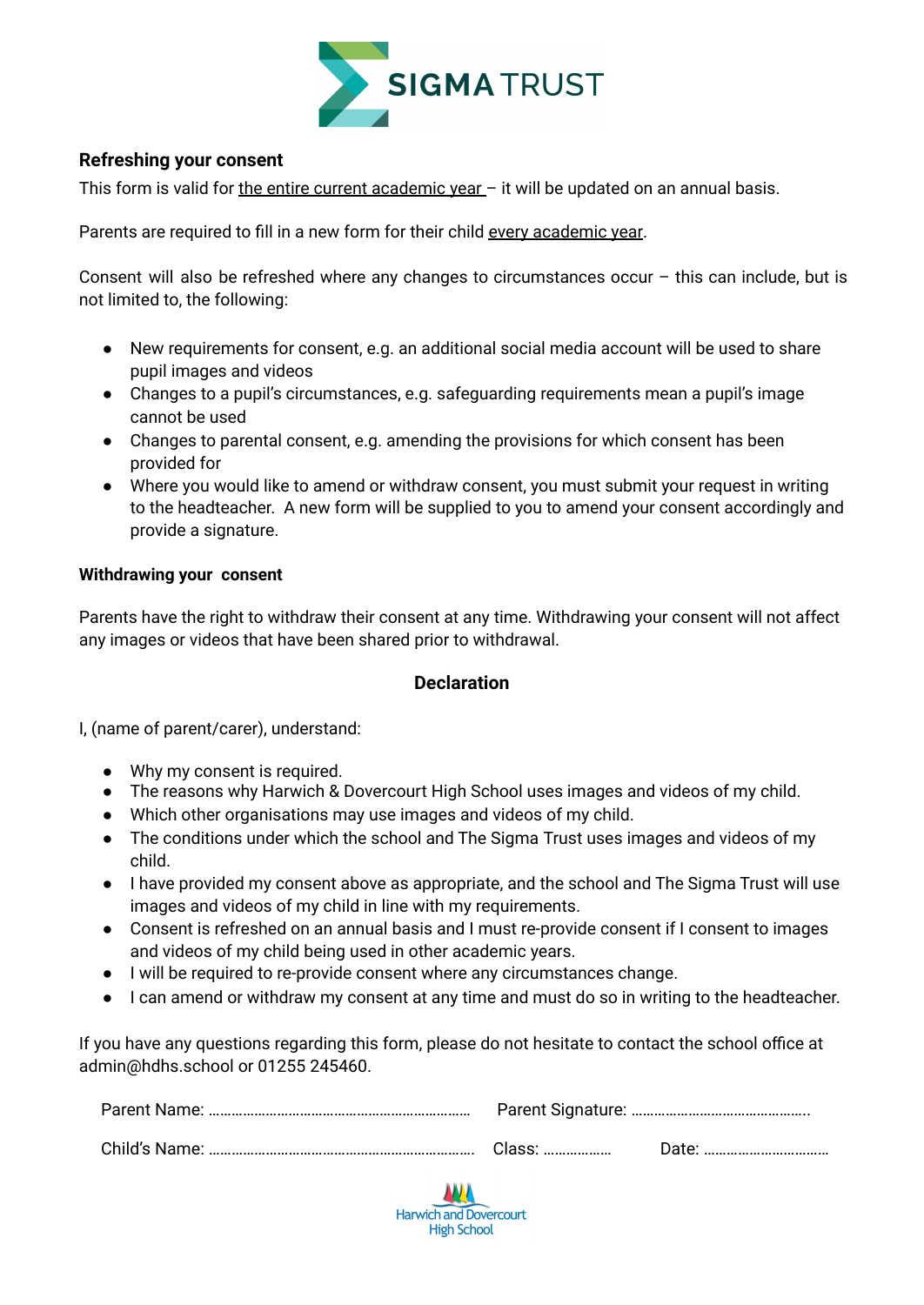

#### **APPENDIX C – Images and Videos Pupil Consent Form**

### **Images and videos pupil consent form**

This form explains the reasons why and how Harwich & Dovercourt High School may use images and videos of your child.

Please read the form thoroughly and outline your agreement as appropriate.

| Name:                        |  |
|------------------------------|--|
| Year group and class number: |  |

#### **Why do we need your consent?**

Without your consent, the school will not use images and videos of your child.

#### **Why do you we use images and videos of your child?**

Images and videos of pupils are used as part of school displays to celebrate school life and pupils' achievements; to promote the school and the Trust on social media and on the Trust and school's website; and for other publicity purposes in printed publications, such as newspapers.

Where the school uses images of individual pupils, the name of the pupil will not be disclosed. If a pupil has won an award and their parent would like their name to be published alongside their image, separate consent will be obtained prior to this.

#### **Who else uses images and videos of your child?**

The local media and press, take images or videos of school events, such as sports days and PROMs. Pupils will appear in these images and videos, and these may be published in local or national newspapers, or on approved websites. The following organisations may use images and videos of your children:

Harwich and Manningtree Standard, Newsquest publications, Sigma Newsletter

Where any organisations other than those above intend to use images or videos of your child, additional consent will be sought before any image or video is used.

#### **What are the conditions of use?**

- This consent form is valid for the current academic year.
- It is the responsibility of parents to inform the school, in writing, if consent needs to be withdrawn or amended.
- The school will not use the personal details or full names of any pupil in an image or video, on our website, in our school prospectuses or any other printed publications, unless separate consent has been agreed.

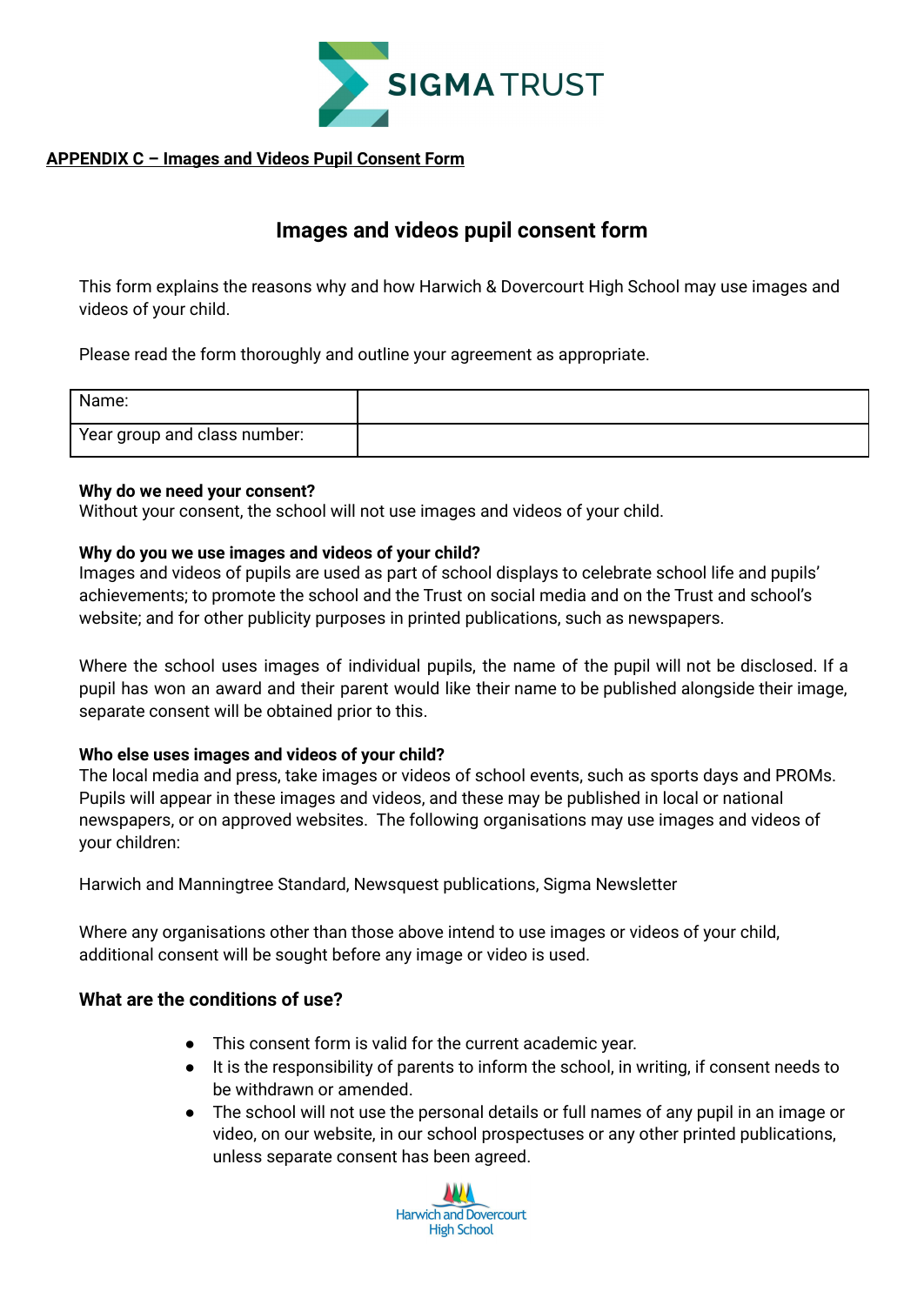

- The school will not include personal emails or postal addresses, telephone or fax numbers on images or videos on our website, in our school prospectuses or any other printed publications.
- The school may use work created by pupils.
- The school may use group or class images or videos with general labels, e.g. 'sports day'.
- The school will take class images of your child which are available to purchase annually.

#### **Providing your consent**

Please read the following thoroughly and provide your consent by ticking either 'Yes' or 'No'.

| I provide consent to:                                                                                | Yes | No |
|------------------------------------------------------------------------------------------------------|-----|----|
| Using images of my child on the Trust and school website.                                            |     |    |
| Using videos of my child on the Trust and school website.                                            |     |    |
| Using images of my child on social media, including the following:<br><b>HDHS Facebook page</b>      |     |    |
| Using videos of my child on social media, including the following:<br><b>HDHS Facebook page</b>      |     |    |
| The local media using images of my child to publicise the Trust and school events and<br>activities. |     |    |
| The local media using videos of my child to publicise the Trust and school events and activities     |     |    |
| Using images of my child in marketing material, e.g. The Trust, school brochures and<br>prospectus.  |     |    |
| Using video of my child in marketing material, e.g. The Trust, school brochures and<br>prospectus.   |     |    |

#### **Refreshing your consent**

This form is valid for the entire current academic year  $-$  it will be updated on an annual basis.

Parents are required to fill in a new form for their child every academic year.